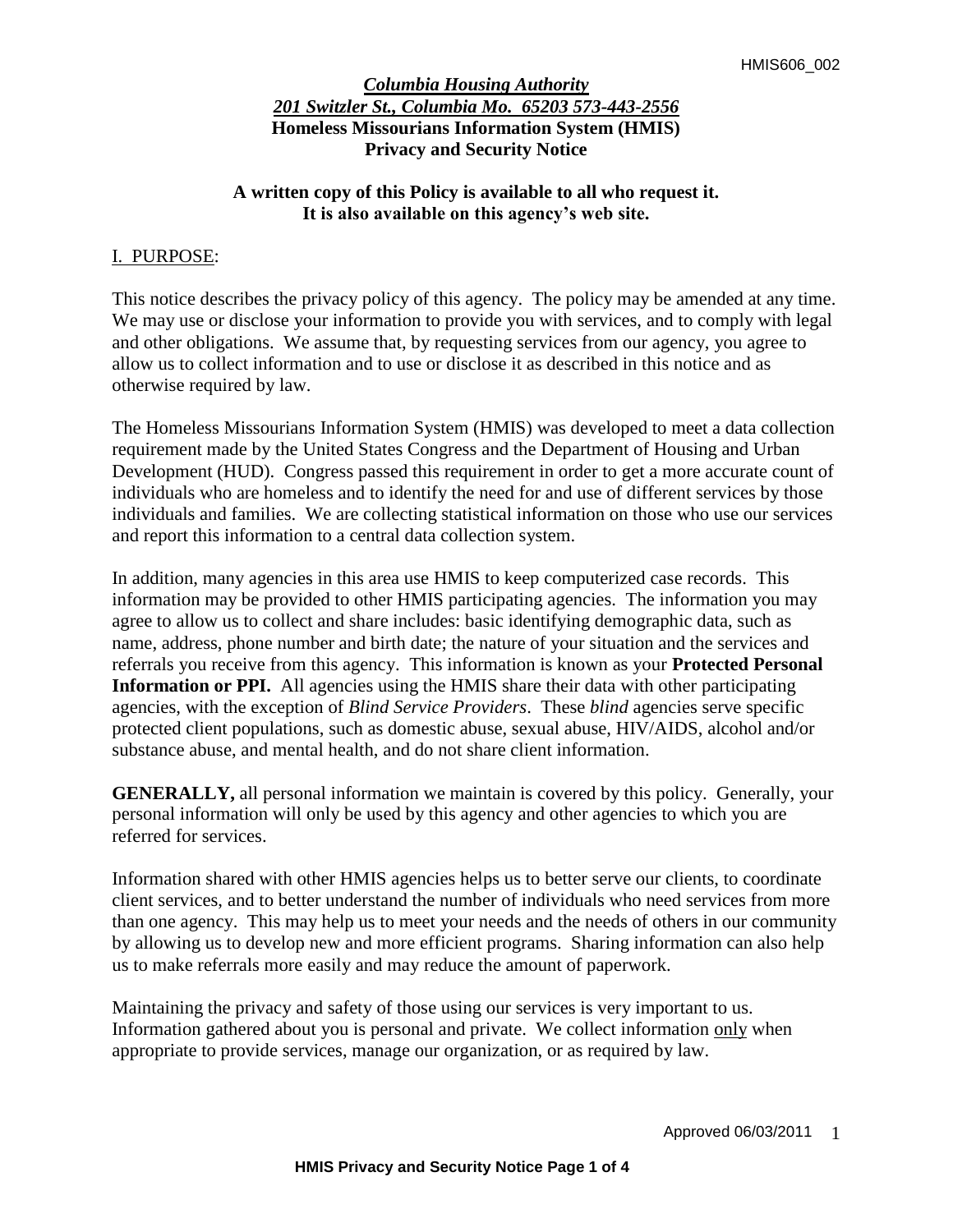# II. CONFIDENTIALITY RIGHTS:

This agency has a confidential policy that has been approved by its Board of Directors. This policy follows all HUD confidentiality regulations that are applicable to this agency, including those covering programs that receive HUD funding for homeless services. Separate rules apply for HIPPA privacy and security regulations regarding medical records.

This agency will use and disclose personal information from HMIS only in the following circumstances:

- 1. To provide or coordinate services to an individual.
- 2. For functions related to payment or reimbursement for services.
- 3. To carry out administrative functions including, but not limited to legal, audit, personnel, planning, oversight or management functions.
- 4. Databases used for research, where all identifying information has been removed.
- 5. Contractual research where privacy conditions are met.
- 6. Where a disclosure is required by law and disclosure complies with and is limited to the requirements of the law. Instances where this might occur are during a medical emergency, to report a crime against staff of the agency or a crime on agency premises, or to avert a serious threat to health or safety, including a person's attempt to harm himself or herself.
- 7. To comply with government reporting obligations.
- 8. In connection with a court order, warrant, subpoena or other court proceeding where disclosure is required.

# III. YOUR INFORMATION RIGHTS:

As a client receiving services at this agency, you have the following rights:

- 1. **Access to your record**. You have the right to review your HMIS record. At your request, we will assist in viewing the record within five working days.
- 2. **Correction of your record**. You have the right to request to have your record corrected so that information is up-to-date and accurate to ensure fairness in its use.
- 3. **Refusal**. Our ability to assist you depends on having certain personal identifying information. If you choose not to share the information we request, we reserve the right to decline to provide you with services as doing so could jeopardize our status as a service provider.
- 4. **Agency's Right to Refuse Inspection of an Individual Record**. Our agency may deny you the right to inspect or copy your personal information for the following reasons:
	- a. information is compiled in reasonable anticipation of litigation or comparable proceedings;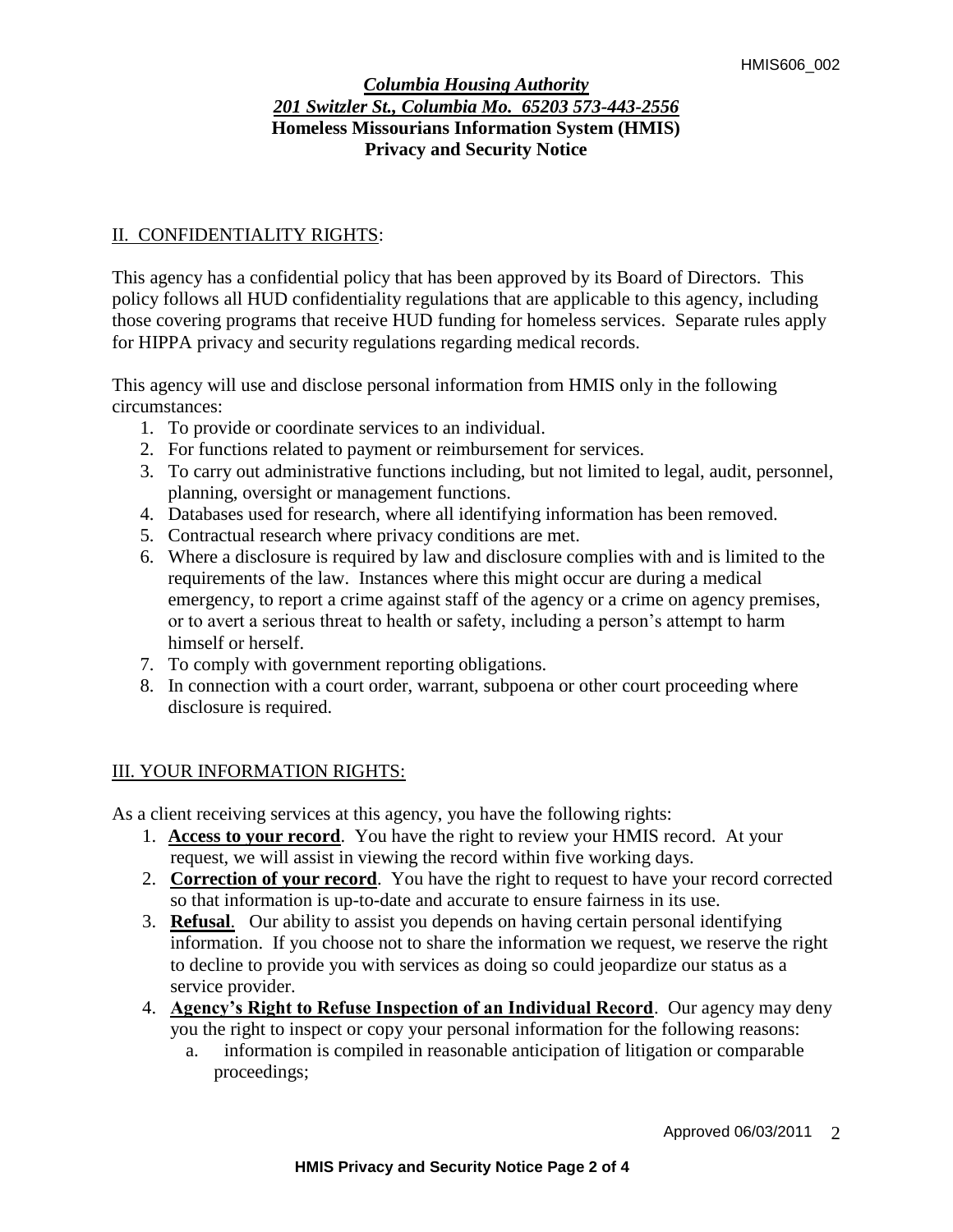- b. information about another individual other than the agency staff would be disclosed;
- c. information was obtained under a promise of confidentiality other than a promise from this provider and disclosure would reveal the source of the information; or
- d. information, the disclosure of which would be reasonably likely to endanger the life or physical safety of any individual.
- 5. **Harassment.**The agency reserves the right to reject repeated or harassing requests for access or correction. However, if the agency denies your request for access or correction, you will be provided written documentation regarding your request and the reason for denial. A copy of that documentation will also be included in your client record.
- 6. **Grievance***.* You have the right to be heard if you feel that your confidentiality rights have been violated, if you have been denied access to your personal records, or if you have been put at personal risk, or harmed. Our agency has established a formal grievance process for you to use in such a circumstance.**To file a complaint or grievance you should contact our Phil Steinhaus at: 201 Switzler St., Columbia MO. 65203 573-443-2556 Ext. 1100. psteinhaus@columbiaha.com**

# IV. HOW YOUR INFORMATION WILL BE KEPT SECURE:

Protecting the safety and privacy of individuals receiving services and the confidentiality of their records is of paramount importance to us. Through training, policies, procedures and software, we have taken the following steps to make sure your information is kept safe and secure:

- 1. The computer program we use has the highest degree of security protection available.
- 2. Only trained and authorized individuals will enter or view your personal information.
- 3. Your name and other identifying information will not be contained in HMIS reports that are issued to local, state or national agencies.
- 4. Employees receive training in privacy protection and agree to follow strict confidentiality standards before using the system.
- 5. The server/database/software only allows individuals access to the information. Only those who should see certain information will be allowed to see that information.
- 6. The server/database will communicate using 128-bit encryption-an Internet technology intended to keep information private while it is transported back and forth across the Internet. Furthermore, identifying data stored on the server is also encrypted or coded so that it cannot be recognized.
- 7. The server/database exists behind a firewall-a device meant to keep hackers/crackers/viruses/etc. away from the server.
- 8. The main database will be kept physically secure, meaning only authorized personnel will have access to the server/database.
- 9. System Administrators employed by the HMIS and the agency support the operation of the database. Administration of the database is governed by agreements that limit the use of personal information to providing administrative support and generating reports using